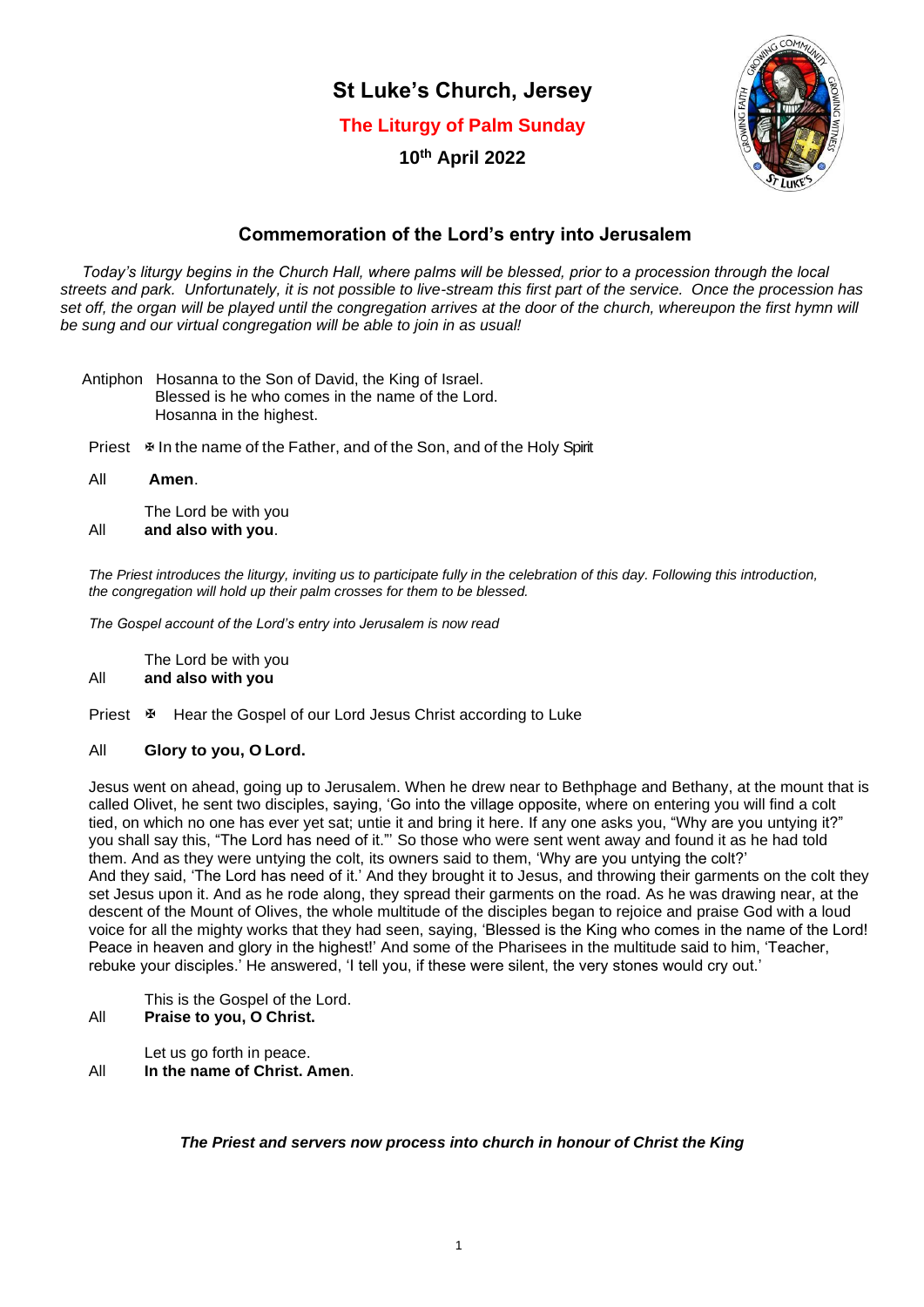*All glory, laud, and honour to thee, Redeemer, King, to whom the lips of children made sweet hosannas ring.*

**Thou art the King of Israel, thou David's royal Son, who in the Lord's name comest, the King and blessèd One.**

*All glory, laud, and honour...*

**The company of angels are praising thee on high, and mortal men and all things created make reply:**

*All glory, laud, and honour...*

**The people of the Hebrews with palms before thee went; our praise and love and anthems before thee we present.**

*All glory, laud, and honour...*

**To thee, before thy passion they sang their hymns of praise; to thee, now high exalted, our melody we raise.**

*All glory, laud, and honour...*

**Thou didst accept their praises, accept the prayers we bring, who in all good delightest, thou good and gracious King:**

*All glory, laud, and honour...*

*Words: St Theodulph of Orleans (d 821), Tr J M Neale (1818-66) Music: M Teschner (c1613), harmonized by J S Bach*

*Following the arrival in the Sanctuary and the censing of the altar, Mass continues with*

### **The Opening Prayer**

Almighty and everlasting God, who in your tender love towards the human race sent your Son our Saviour Jesus Christ to take upon him our flesh and to suffer death upon the cross: grant that we may follow the example of his patience and humility, and also be made partakers of his resurrection; through Jesus Christ your Son our Lord, who is alive and reigns with you, in the unity of the Holy Spirit, one God, now and for ever. **Amen**.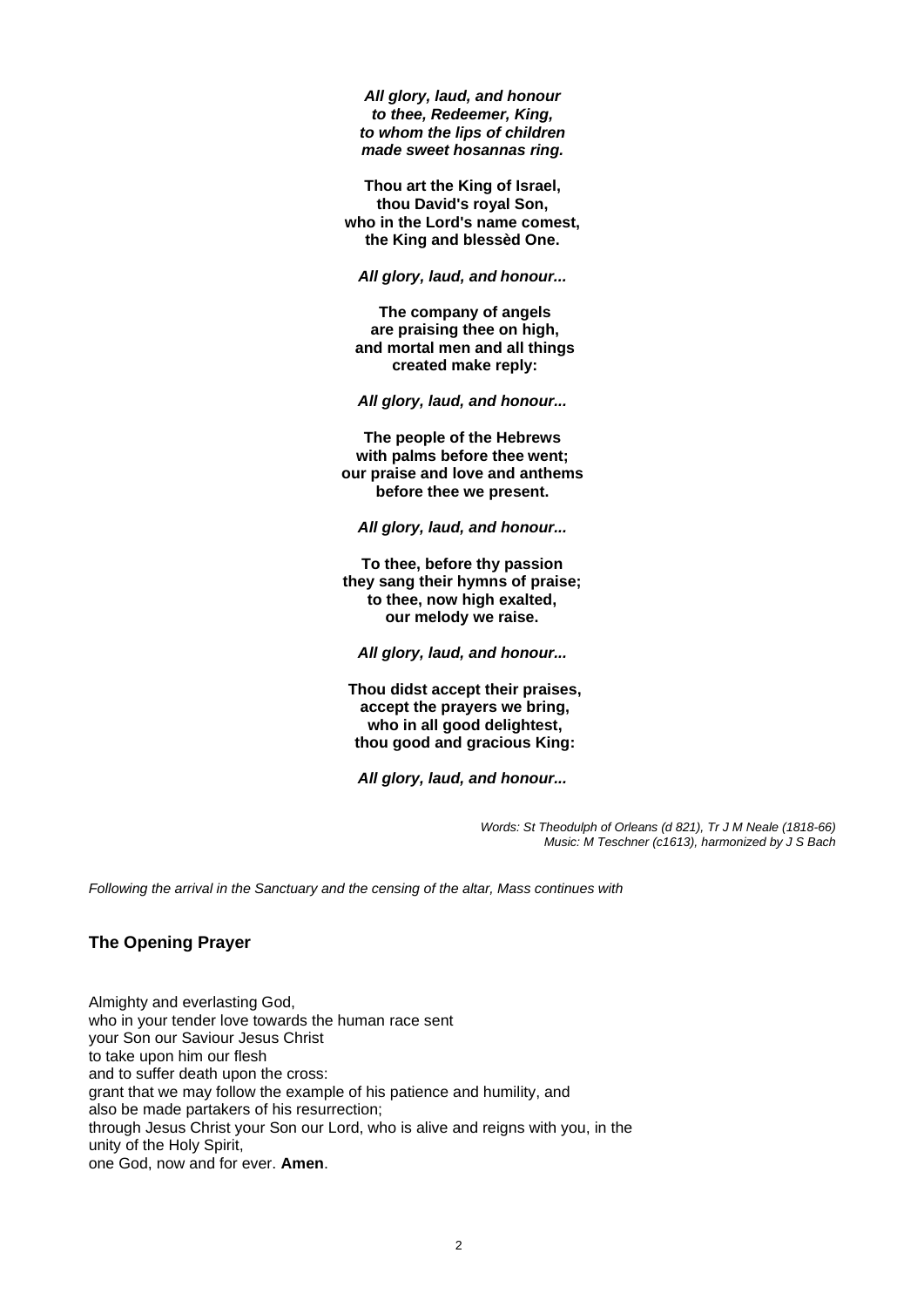# **The Liturgy of the Word**

#### *A reading from the letter of St Paul to the Philippians*

His state was divine, yet Christ Jesus did not cling to his equality with God but emptied himself to assume the condition of a slave and became as men are; and being as all men are, he was humbler yet, even to accepting death, death on a cross. But God raised him high and gave him the name which is above all other names so that all beings in the heavens, on earth and in the underworld, should bend the knee at the name of Jesus and that every tongue should acclaim Jesus Christ as Lord, to the glory of God the Father.

This is the word of the Lord.

# All **Thanks be to God**

# **The Gospel Acclamation**

Cantor Praise to you, O Christ, King of eternal glory.

| All    | Praise to you, O Christ, King of eternal glory. |
|--------|-------------------------------------------------|
| Cantor | Christ was humbler yet,                         |
|        | even to accepting death, death on a cross.      |
|        | But God raised him high                         |
|        | and gave him the name which is above all names. |
| All    | Praise to you, O Christ, King of eternal glory. |

## **The Passion of Our Lord Jesus Christ according to Luke** *(22:39-23:49)*

- *Narrator* Jesus left the upper room to make his way as usual to the Mount of Olives, with the disciples following. When they reached the place he said to them,
- *Jesus* Pray not to be put to the test.
- *Narrator* Then he withdrew from them, about a stone's throw away, and knelt down and prayed, saying,
- *Jesus* Father, if you are willing, take this cup away from me. Nevertheless, let your will be done, not mine.
- *Narrator* Then an angel appeared to him, coming from heaven to give him strength. In his anguish he prayed even more earnestly, and his sweat fell to the ground like great drops of blood. When he arose from prayer he went to the disciples and found them sleeping for sheer grief. He said to them,

*Jesus* Why are you asleep? Get up and pray not to be put to the test.

- *Narrator* He was still speaking when a number of men appeared, and at the head of them the man called Judas, one of the Twelve, who went up to Jesus to kiss him. Jesus said,
- *Jesus* Judas, are you betraying the Son of Man with a kiss?
- *Narrator* His followers, seeing what was happening, said,

#### *All* **Lord, shall we use our swords?**

- *Narrator* And one of them struck out at the high priest's servant, and cut off his right ear. But at this Jesus spoke,
- *Jesus* Leave off! That will do!
- *Narrator* And touching the man's ear, he healed him. Then Jesus spoke to the chief priests and captains of the Temple guard and elders who had come for him. He said,
- *Jesus* Am I a brigand that you had to set out with swords and clubs? When I was among you in the Temple day after day you never moved to lay hands on me. But this is your hour; this is the reign of darkness.
- *Narrator* They seized him then and led him away, and they took him to the high priest's house. Peter followed at a distance. They had lit a fire in the middle of the courtyard and Peter sat down among them, and as he was sitting there by the blaze a servant-girl saw him, peered at him and said,
- *Other* This person was with him too.
- *Narrator* But he denied it, saying,
- *Other* Woman, I do not know him.
- *Narrator* Shortly afterwards, someone else saw him and said,
- *Other* You are another of them.
- *Narrator* But Peter replied,
- *Other* I am not, my friend.
- *Narrator* About an hour later, another man insisted, saying,
- *Other* This fellow was certainly with him. Why, he is a Galilean.
- *Narrator* Peter said,
- *Other* My friend, I do not know what you are talking about.
- *Narrator* At that instant, while he was still speaking, the cock crowed, and the Lord turned and looked straight at Peter, and Peter remembered what the Lord had said to him, 'Before the cock crows today, you will have disowned me three times'. And he went outside and wept bitterly. Meanwhile, the men who guarded Jesus were mocking and beating him. They blindfolded him and questioned him, saying,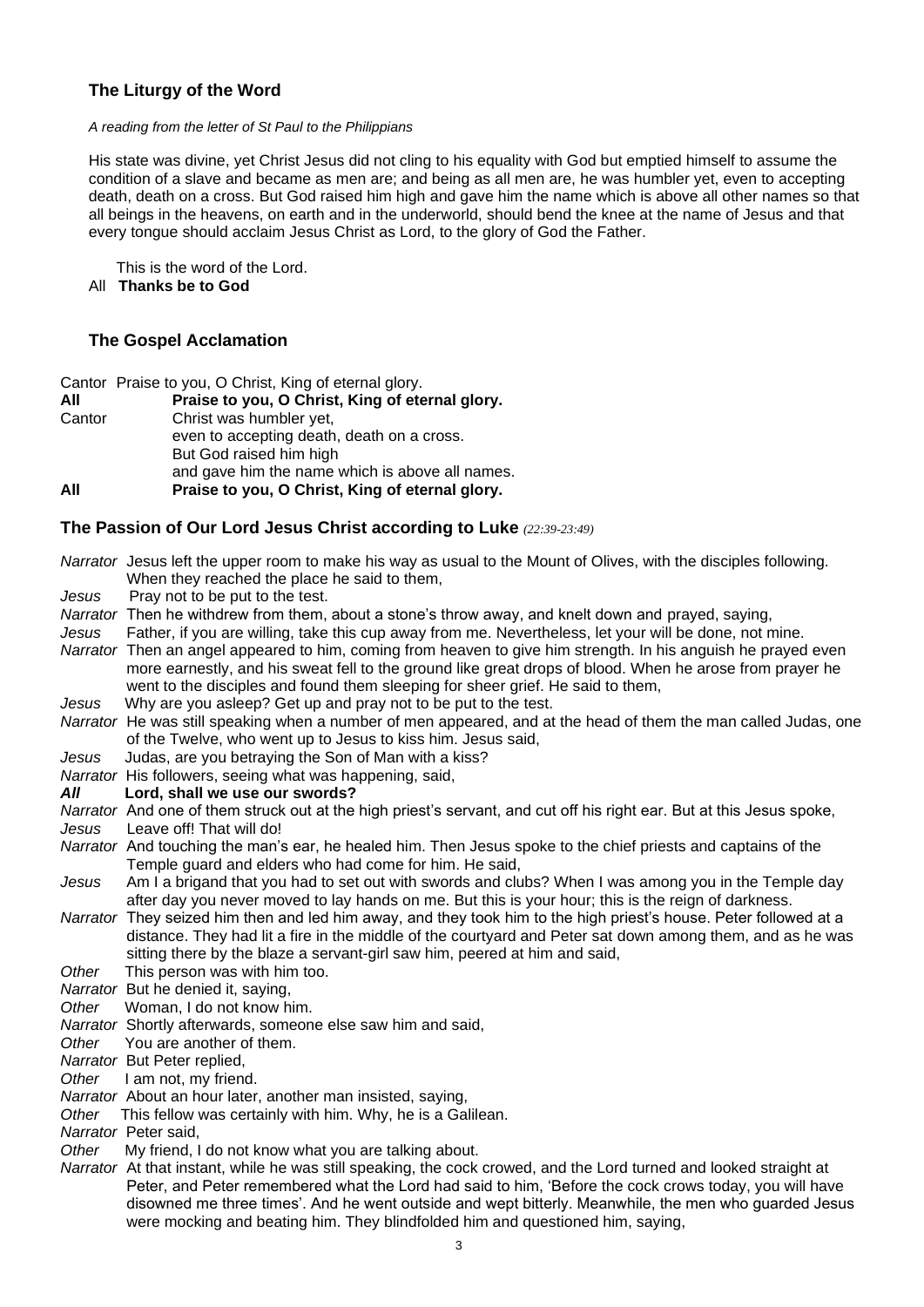### *All* **Play the prophet. Who hit you then?**

- *Narrator* And they continued heaping insults on him. When day broke there was a meeting of the elders of the people, attended by the chief priests and scribes. He was brought before their council, and they said to him,
- *Other* If you are the Christ, tell us.

*Narrator* He replied,

*Jesus* If I tell you, you will not believe me, and if I question you, you will not answer. But from now on, the Son of man will be seated at the right hand of the Power of God.

#### *Narrator* Then they all said, *All* **So you are the Son of God then?**

*Narrator* He answered,

*Jesus* It is you who say I am.

*Narrator* They said,

- *All* **What need of witnesses have we now? We have heard it for ourselves from his own lips.**
- *Narrator* The whole assembly then rose, and they brought him before Pilate. They began their accusation by saying, *All* **We found this man inciting our people to revolt, opposing payment of tribute to Caesar, and**

# **claiming to be Christ, a king.**

- *Narrator* Pilate put to him this question, *Other* Are you the king of the Jews?
- *Narrator* He replied,
- 

*Jesus* It is you who say it.

# *Narrator* Pilate then said to the chief priests and the crowd,

*Other* I find no case against this man.

*Narrator* But they persisted,

- *All* **He is inflaming the people with his teaching all over Judea; it has come all the way from Galilee, where he started, down to here.**
- *Narrator* When Pilate heard this, he asked if the man were a Galilean; and finding that he came under Herod's jurisdiction he passed him over to Herod who was also in Jerusalem at that time. Herod was delighted to see Jesus; he had heard about him and had been wanting for a long time to set eyes on him; moreover, he was hoping to see some miracle worked by him. So he questioned him at some length; but without getting any reply. Meanwhile the chief priests and the scribes were there, violently pressing their accusations. Then Herod, together with his guards, treated him with contempt and made fun of him; he put a rich cloak on him and sent him back to Pilate. And though Herod and Pilate had been enemies before, they were reconciled that same day. Pilate then summoned the chief priests and the leading men and the people. He said,
- *Other* You brought this man before me as a political agitator. Now I have gone into the matter myself in your presence and found no case against him. Nor has Herod either, since he has sent him back to us. As you can see, the man has done nothing that deserves death, so I shall have him flogged and then let him go.

*Narrator* But as one man they howled,

# *All* **Away with him! Give us Barabbas!**

*Narrator* This man had been thrown into prison for causing a riot in the city and for murder. Pilate was anxious to set Jesus free and addressed them again, but they shouted back,

#### *All* **Crucify him! Crucify him!**

*Narrator* And for the third time he spoke to them,

- *Other* Why? What harm has this man done? I have found no case against him that deserves death, so I shall have him punished and let him go.
- *Narrator* But they kept on shouting at the top of their voices, demanding that he should be crucified, and their shouts were growing louder. Pilate then gave his verdict: their demand was to be granted. He released the man they asked for, who had been imprisoned for rioting and murder, and handed Jesus over to them to deal with as they pleased. As they were leading him away, they seized on a man, Simon from Cyrene, who was coming in from the country, and made him shoulder the cross and carry it behind Jesus. Large numbers of people followed him, and of women too, who mourned and lamented for him. But Jesus turned to them and said,

*Jesus* Daughters of Jerusalem, do not weep for me; weep rather for yourselves and for your children. For the days will surely come when people will say, 'Happy are those who are barren, the wombs that have never borne, the breasts that have never suckled!' Then they will begin to say to the mountains, 'fall on us!'; to the hills, 'Cover us!' For if men use the green wood like this, what will happen when it is dry?

- *Narrator* Now with him they were also leading out two criminals to be executed. When they reached the place called The Skull, they crucified him there and the criminals also, one on the right, the other on the left. Jesus said, *Jesus* father, forgive them; they do not know what they are doing.
- *Narrator* Then they cast lots to share out his clothing. The people stayed there watching him. As for the leaders, they jeered at him, saying,

#### *All* **He saved others; let him save himself if he is the Christ of God, the Chosen One.**

- *Narrator* The soldiers mocked him too, and when they approached to offer him vinegar they said,
- *All* **If you are the king of the Jews, save yourself.**

*Narrator* Above him there was an inscription: 'This is the King of the Jews'. One of the criminals hanging there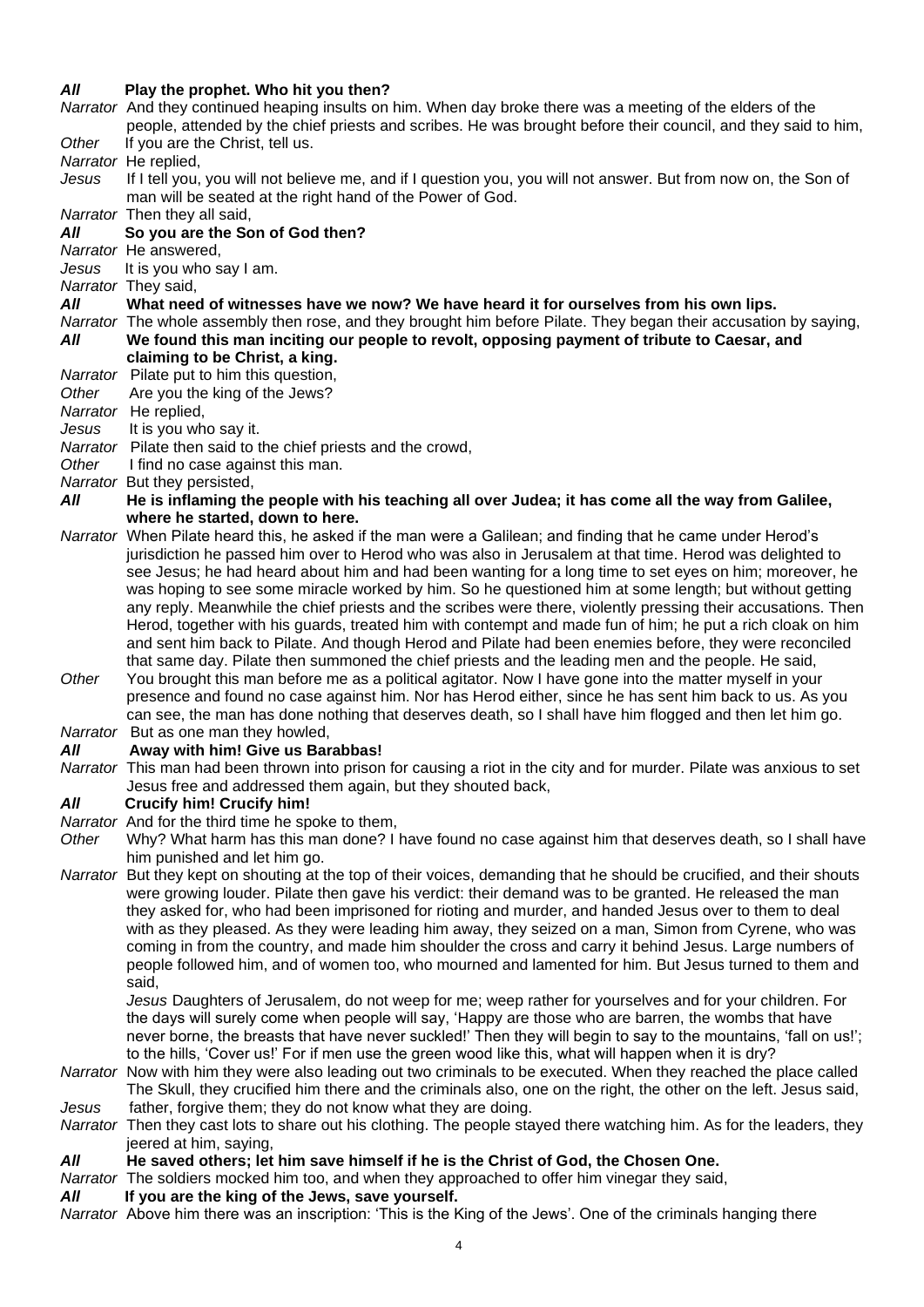abused him, saying,

- *Other* Are you not the Christ? Save yourself and us as well.
- *Narrator* But the other spoke up and rebuked him,
- Have you no fear of God at all? You got the same sentence as he did, but in our case we deserved it: we are paying for what we did. But this man has done nothing wrong. Jesus, remember me when you come into your kingdom.
- *Narrator* He replied,<br>*Jesus* Indeed, I pro
- Indeed, I promise you, today you will be with me in paradise.
- *Narrator* It was now about the sixth hour and, with the sun eclipsed, a darkness came over the whole land until the ninth hour. The veil of the Temple was torn right down the middle; and when Jesus had cried out in a loud voice, he said,
- *Jesus* Father, into your hands I commit my spirit.
- *Narrator* With these words he breathed his last.

#### *[All kneel and pause a moment]*

When the centurion saw what had taken place, he gave praise to God and said,

- *Other* This was a great and good man.
- *Narrator* And when all the people who had gathered for the spectacle saw what had happened, they went home beating their breasts. All his friends stood at a distance; so also did the women who had accompanied him from Galilee, and they saw all this happen.

# **The Homily**

## **The Nicene Creed**

**We believe in one God, the Father, the Almighty, maker of heaven and earth, of all that is, seen and unseen.**

**We believe in one Lord, Jesus Christ, the only Son of God, eternally begotten of the Father, God from God, Light from Light, true God from true God, begotten, not made, of one Being with the Father; through him all things were made.**

> *For us and for our salvation he came down from heaven, was incarnate from the Holy Spirit and the Virgin Mary and was made man.*

**For our sake he was crucified under Pontius Pilate; he suffered death and was buried. On the third day he rose again in accordance with the Scriptures; he ascended into heaven and is seated at the right hand of the Father. He will come again in glory to judge the living and the dead, and his kingdom will have no end.**

**We believe in the Holy Spirit, the Lord, the giver of life, who proceeds from the Father and the Son, who with the Father and the Son is worshipped and glorified, who has spoken through the prophets. We believe in one holy catholic and apostolic Church. We acknowledge one baptism for the forgiveness of sins. We look for the resurrection of the dead, and the life of the world to come. Amen.**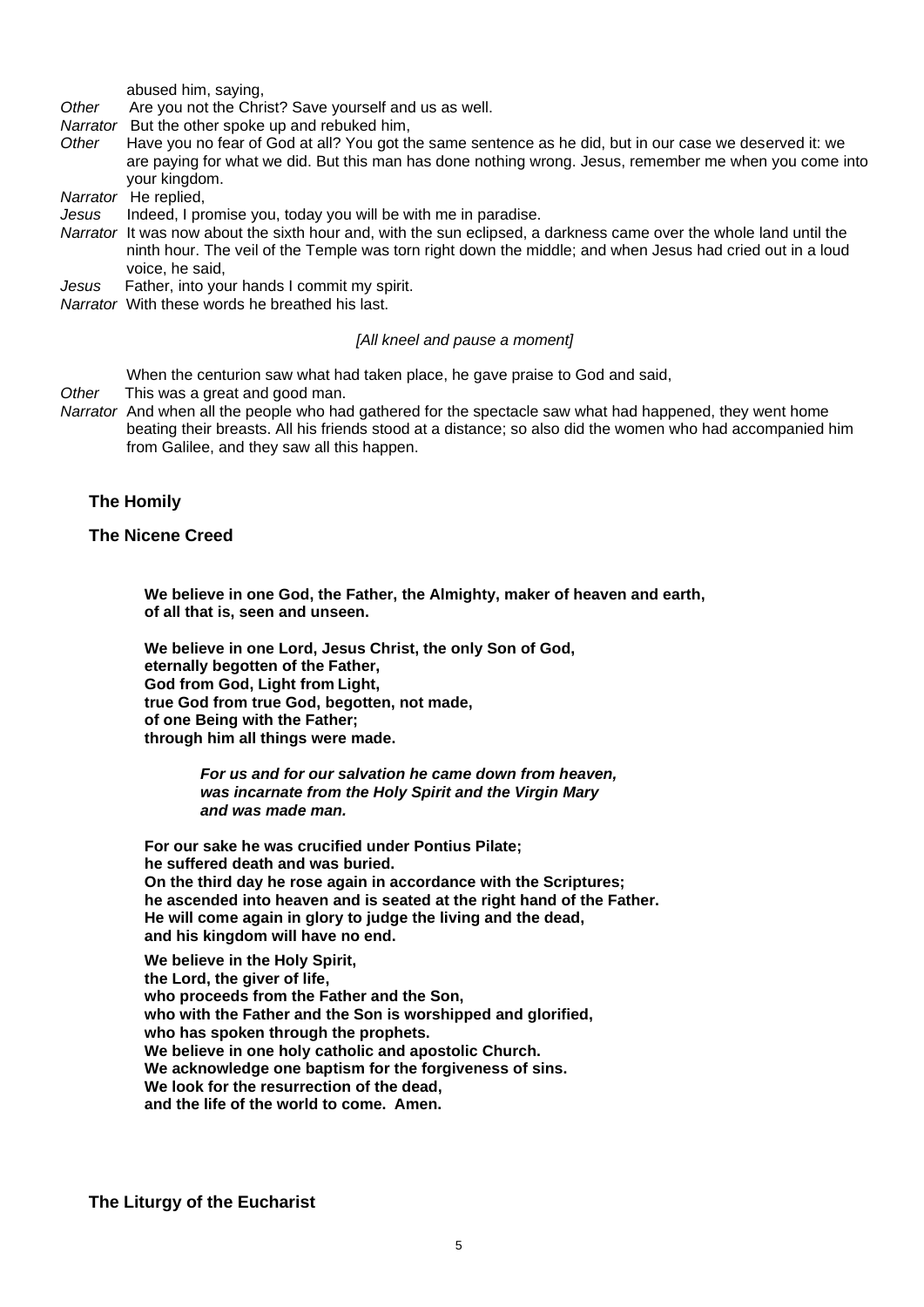### **The Peace**

*The Priest introduces the Peace, and then says*

The Peace of the Lord be always with you All **and also with you**.

#### **The Preparation of the Gifts**

*During the following hymn, the gifts of bread and wine are prepared on the altar.*

*As the hymn ends, the Priest invites us to join in the offering of the Eucharist*

**My song is love unknown, my Saviour's love to me, love to the loveless shown, that they might lovely be. O, who am I, that for my sake my Lord should take frail flesh, and die?**

**He came from his blest throne, salvation to bestow: but men made strange, and none the longed-for Christ would know. But O, my Friend, my Friend indeed, who at my need his life did spend!**

**Sometimes they strew his way, and his sweet praises sing; resounding all the day hosannas to their King. Then 'Crucify!' is all their breath, and for his death they thirst and cry.**

**Why, what hath my Lord done? What makes this rage and spite? He made the lame to run, he gave the blind their sight. Sweet injuries! yet they at these themselves displease, and 'gainst him rise.**

**They rise, and needs will have my dear Lord made away; a murderer they save, the Prince of Life they slay. Yet cheerful he to suffering goes, that he his foes from thence might free.**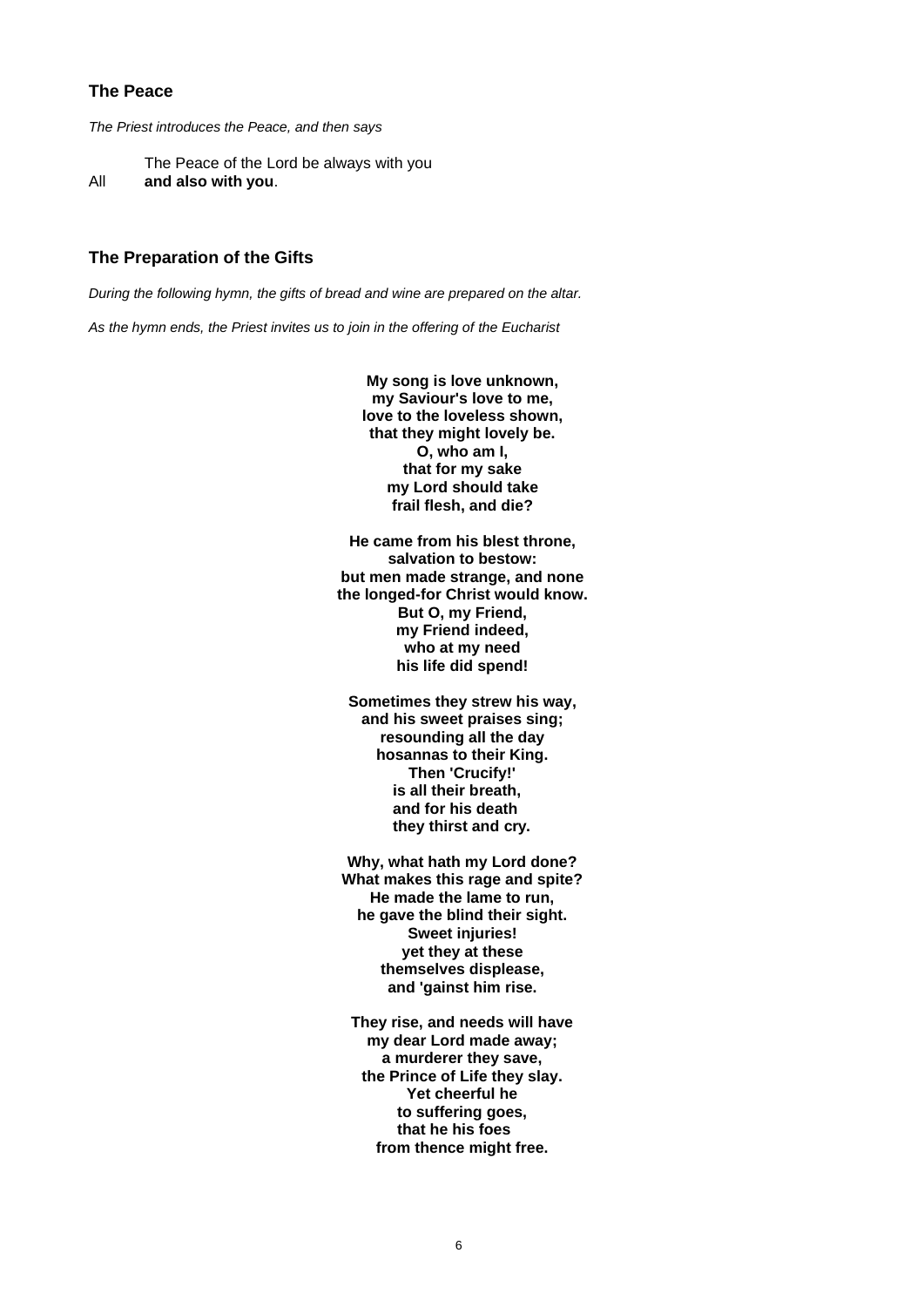**In life, no house, no home, my Lord on earth might have; in death, no friendly tomb, but what a stranger gave. What may I say? Heav'n was his home; but mine the tomb wherein he lay.**

**Here might I stay and sing: no story so divine; never was love, dear King, never was grief like thine! This is my Friend, in whose sweet praise I all my days could gladly spend.**

> *Words: Samuel Crossman (1624-83) Music: John Ireland (1879-1969)*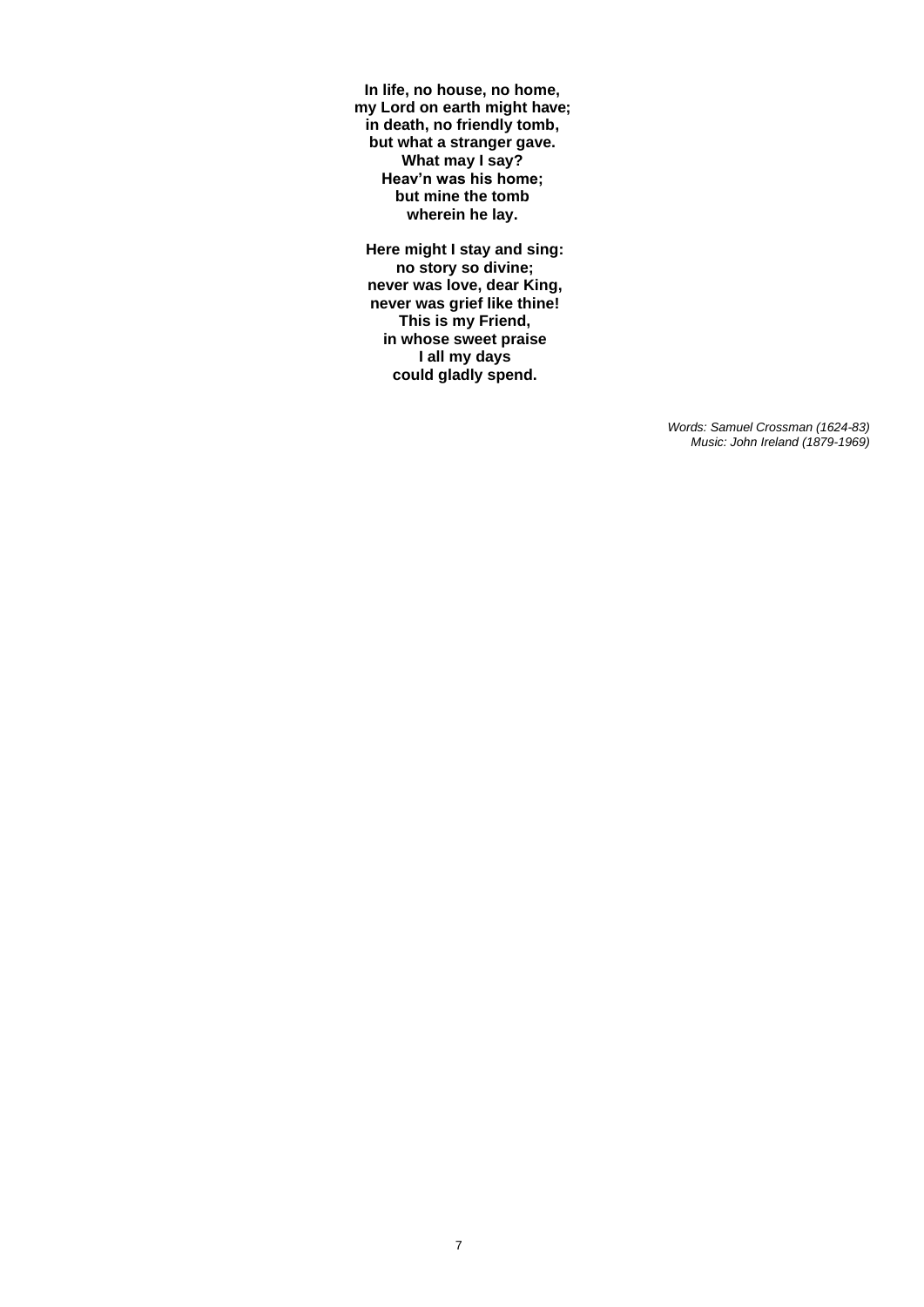Pray, my brothers and sisters, that this our sacrifice may be acceptable to God the almighty Father.

#### All **May the Lord accept the sacrifice at your hands, for the praise and glory of his name, for our good, and the good of all his Church.**

*The Priest says the Prayer over the Gifts*

## **The Eucharistic Prayer**

| All | The Lord be with you<br>And also with you                                           |
|-----|-------------------------------------------------------------------------------------|
| All | Lift up your hearts<br>We lift them to the Lord                                     |
| All | Let us give thanks to the Lord our God<br>It is right to give him thanks and praise |

*The Priest says Preface for the day, at the end of which we sing*

**Holy, Holy, Holy Lord, God of pow'r and might, heav'n and earth are full of your glory. Hosanna in the highest.**

**Blessed is he who comes in the name of the Lord. Hosanna in the highest, hosanna in the highest!**

*After the words of Jesus in the Last Supper*, *the Priest says*

Praise to you, Lord Jesus: All **Dying you destroyed our death, Rising you restored our life: Lord Jesus, come in glory**.

*The Prayer ends in praise of the Father and we give our acclamation:*

All **Amen.**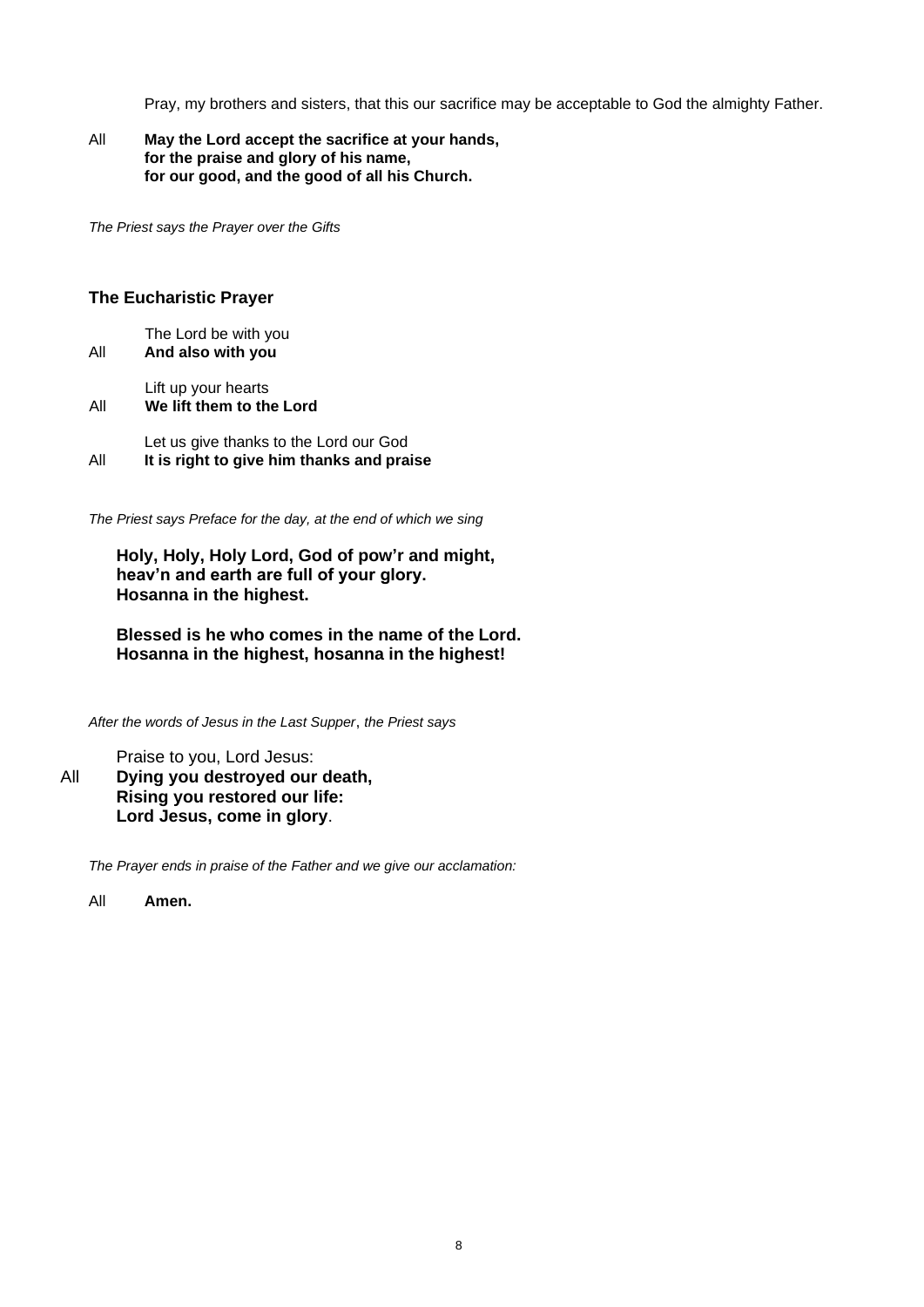### **The Lord's Prayer**

*The Priest invites us to join in the Lord's Prayer*

All **Our Father, who art in heaven, hallowed be thy name; thy kingdom come; thy will be done; on earth as it is in heaven. Give us this day our daily bread. And forgive us our trespasses, as we forgive those who trespass against us. And lead us not into temptation; but deliver us from evil. For thine is the kingdom, the power, and the glory, for ever and ever. Amen.**

## **Breaking of the Bread**

*The Priest breaks the consecrated bread and says*

We break this bread to share in the body of Christ.

All **Though we are many, we are one body, because we all share in one bread.**

## **Agnus Dei**

All **Lamb of God, you take away the sins of the world, have mercy on us. Lamb of God, you take away the sins of the world, have mercy on us. Lamb of God, you take away the sins of the world, grant us peace.**

*The Priest invites us to receive a spiritual Communion*

This is the Lamb of God who takes away the sins of the world. Blessed are those who are called to his supper.

All **Lord, I am not worthy to receive you, but only say the word and I shall be healed**.

*and we say together*

**My Jesus, I believe that you are present in the Most Holy Sacrament. I love you above all things, and I desire to receive you into my soul. Since I cannot at this moment receive you sacramentally, come at least spiritually into my heart. I embrace you as if you were already there and unite myself wholly to you. Never permit me to be separated from you. Amen.**

*The Priest and congregation present in the church now receive Communion.*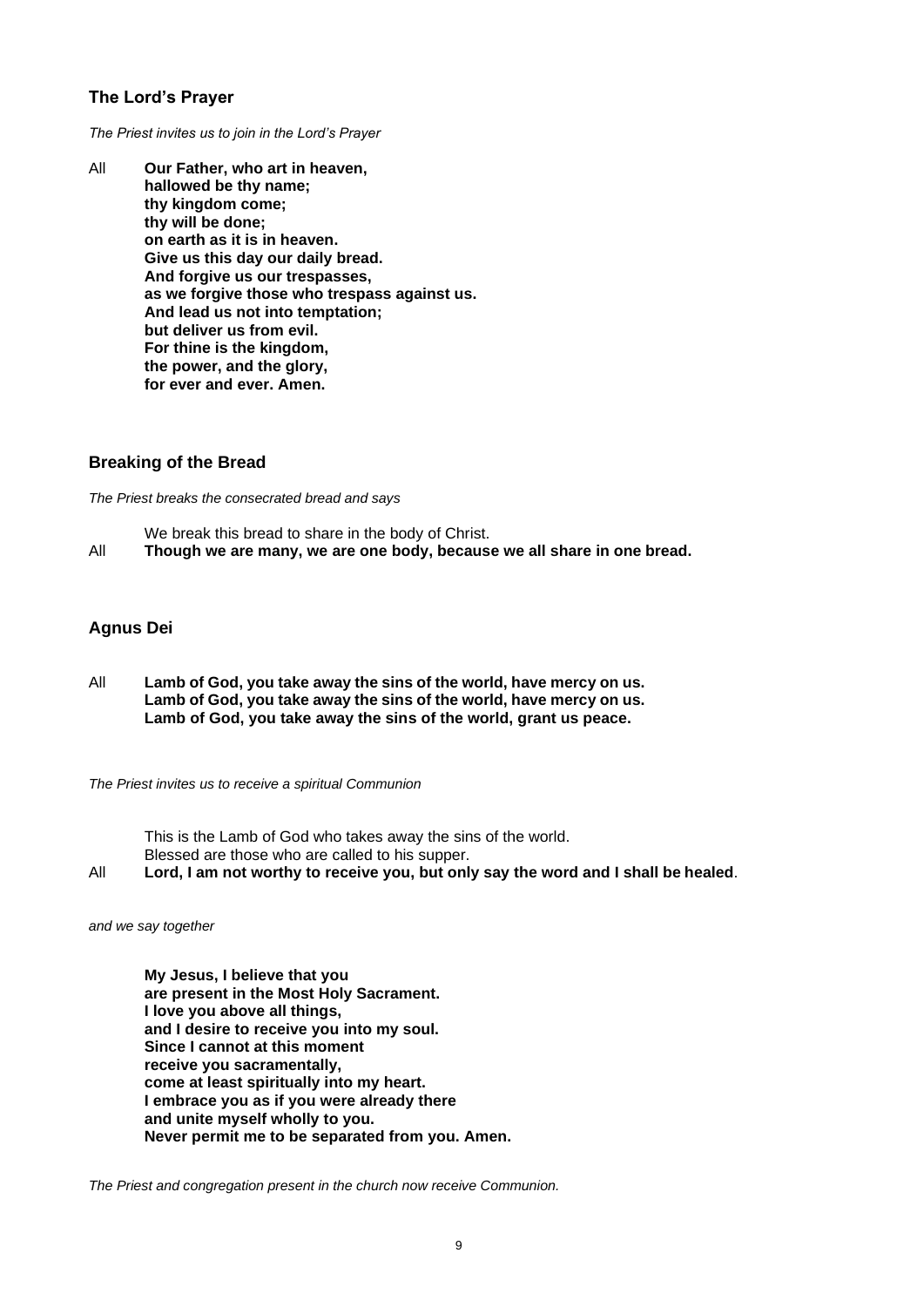*During Communion, the choir will sing a motet and we will sing the following hymn:*

**O sacred head, sore wounded, Defiled and put to scorn; O kingly head, surrounded With mocking crown of thorn: What sorrow mars thy grandeur? Can death thy bloom deflower? O countenance whose splendour The hosts of heaven adore.** 

**In thy most bitter passion My heart to share doth cry, With thee for my salvation Upon the Cross to die. Ah, keep my heart thus movèd To stand thy Cross beneath, To mourn thee, well-belovèd, Yet thank thee for thy death.**

**My days are few, O fail not, With thine immortal power, To hold me that I quail not In death's most fearful hour: That I may fight befriended, And see in my last strife To me thine arms extended Upon the Cross of life.**

> *Words: Paul Gerhardt (1607-1676) Music: J.S Bach (1685-1750)*

#### **Prayer after Communion**

*The Priest says the Prayer after Communion*

#### **The Blessing and Dismissal**

The Lord be with you

# All **and also with you**.

.....and the blessing of God almighty,  $\blacktriangleright$  the Father, the Son, and the Holy Spirit, be among you and remain with you always.

All **Amen**.

Go in the peace of Christ.

All **Thanks be to God**.

**Ride on, ride on in majesty! Hark, all the tribes hosanna cry, Thy humble beast pursues his road With palms and scattered garments strowed.**

**Ride on, ride on in majesty! In lowly pomp ride on to die: O Christ, thy triumphs now begin O'er captive death and conquered sin.**